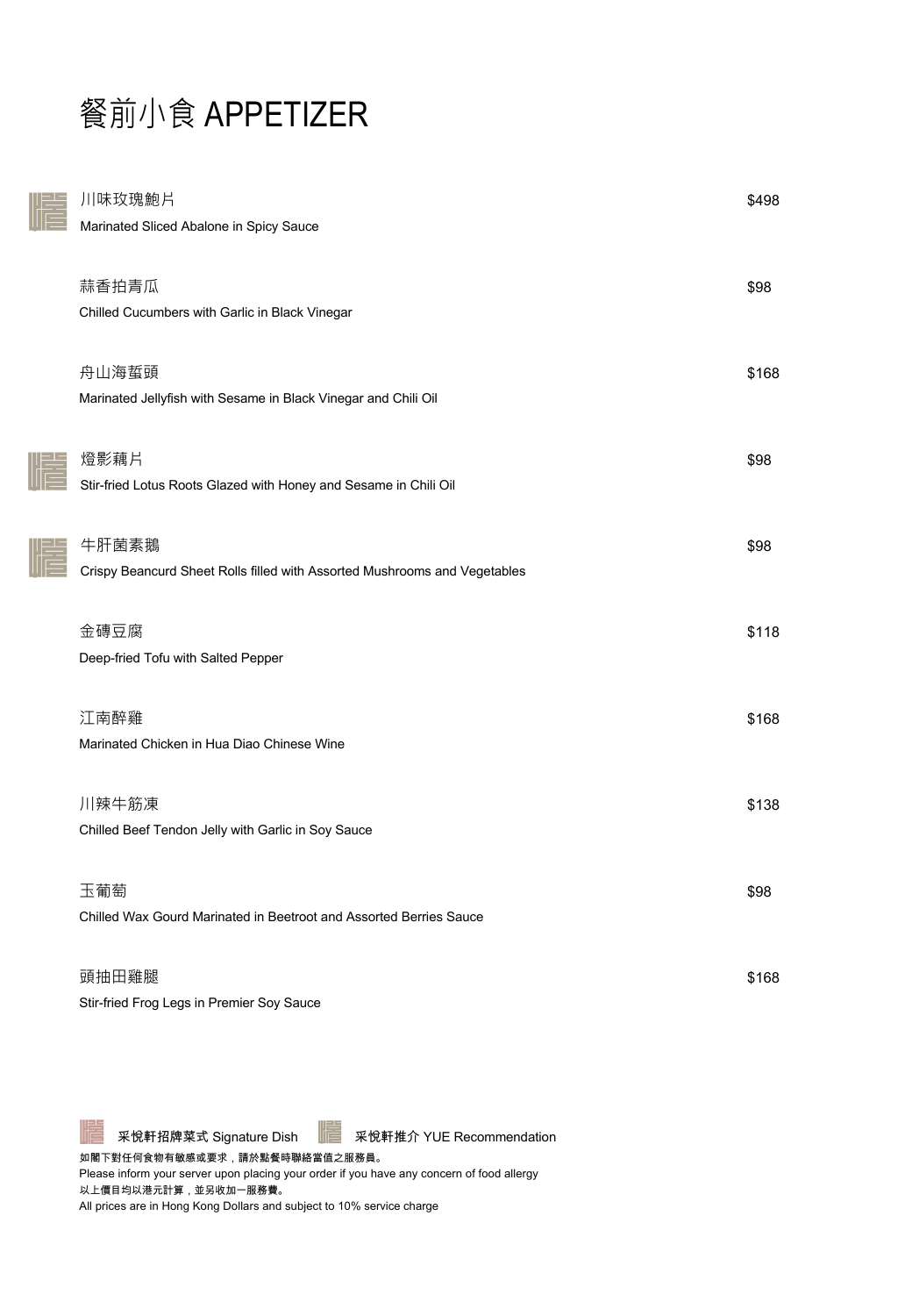# 燒味 BARBECUE SPECIALTY

| 太子鴨<br>Roasted Baby Duck                                                                              | 隻 Whole                   | \$288          |
|-------------------------------------------------------------------------------------------------------|---------------------------|----------------|
| 乳豬拼盤 (乳豬件、蜜餞西班牙黑毛豬叉燒、海蜇)<br>Roasted Suckling Pig, Barbecue Iberian Pork Glazed with Honey & Jellyfish |                           | \$348          |
| 化皮乳豬件<br>Roasted Suckling Pig                                                                         |                           | \$368          |
| 蘋果木掛爐燒鵝 (需時60分鐘)<br>Roasted Goose with Applewood (60 minutes advance notice required)                 | 半隻 Half<br>隻 Whole \$1150 | \$578          |
| 炭燒牛肋骨<br>Grilled Beef Ribs with Black Pepper                                                          |                           | \$568          |
| 燒味雙拼盤 (請任選下列兩款)<br>Barbecue Meat Combination (Please select two of the followings)                    |                           | \$328          |
| 蜜餞西班牙黑毛豬叉燒<br>Barbecue Iberian Pork Glazed with Honey                                                 |                           | \$288          |
| 脆皮燒腩肉<br><b>Crispy Roasted Pork Belly</b>                                                             |                           | \$218          |
| 蔥油貴妃雞<br>Poached Free Range Chicken in Spring Onion Oil                                               | 半隻 Half<br>隻 Whole        | \$295<br>\$590 |
| 沖繩黑糖豉油雞<br>Marinated Chicken with Okinawa Brown Sugar in Soy Sauce                                    | 半隻 Half<br>隻 Whole        | \$295<br>\$590 |

采悅軒招牌菜式 Signature Dish | 至 采悅軒推介 YUE Recommendation

如閣下對任何食物有敏感或要求,請於點餐時聯絡當值之服務員。 Please inform your server upon placing your order if you have any concern of food allergy 以上價目均以港元計算,並另收加一服務費。 All prices are in Hong Kong Dollars and subject to 10% service charge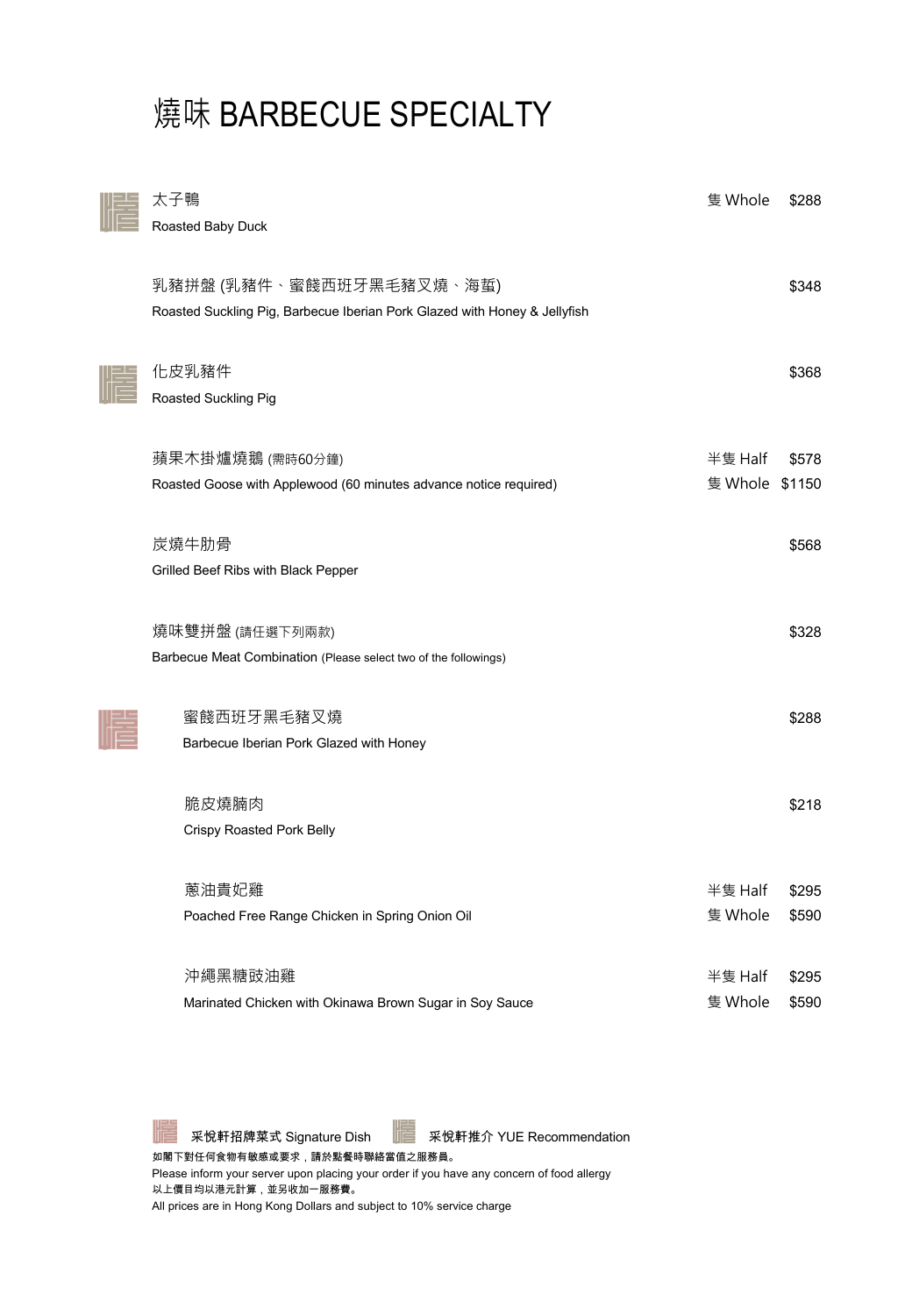### 湯、羹 SOUP

書

|                                                                                                 | 每位 Per Person |
|-------------------------------------------------------------------------------------------------|---------------|
| 是日老火湯                                                                                           | \$108         |
| Soup of the Day                                                                                 |               |
| 天白花菇竹笙燉菜膽                                                                                       | \$158         |
| Double-boiled Shiitake Mushrooms with Bamboo Fungus and Brassica                                |               |
|                                                                                                 |               |
| 杏汁花膠燉菜膽                                                                                         | \$398         |
| Double-boiled Fish Maw with Brassica and Apricots                                               |               |
| 松茸關東遼參燉瑤柱甫                                                                                      | \$398         |
| Double-boiled Sea Cucumber with Matsutake Mushrooms and Conpoy                                  |               |
|                                                                                                 |               |
| 雪蓮子無花果燉水鴨<br>Double-boiled Duck with Snow Lotus Seed and Figs                                   | \$298         |
|                                                                                                 |               |
| 雪蓮子瑤柱甫石斛花燉鷓鴣                                                                                    | \$298         |
| Double-boiled Partridge with Snow Lotus Seed, Dendrobium Flower and Conpoy                      |               |
| 蟹肉粟米羹                                                                                           | \$158         |
| <b>Braised Sweet Corn and Crabmeat Soup</b>                                                     |               |
|                                                                                                 |               |
| 酸辣海鮮羹                                                                                           | \$158         |
| Hot and Sour Soup with Assorted Seafood                                                         |               |
| 西湖牛肉羹                                                                                           | \$158         |
| Braised Minced Beef Soup with Egg White                                                         |               |
|                                                                                                 |               |
| 古法佛跳牆 (72小時前預訂 ・ 兩位起)<br>四十頭日本吉品鮑魚、花膠、海參、山瑞、鹿根、瑤柱、肘子、菜膽                                         | \$1988        |
| Double-boiled Assorted Dried Seafood Soup (Pre-order 72 hours in advance · Minimum two persons) |               |
| Yoshihama Abalone (40 Head), Fish Maw, Sea Cucumber, Soft-shell Turtle, Deer Sinew,             |               |

Conpoy, Yunnan Ham and Brassica



 $\frac{-1}{\Box}$ 

采悅軒招牌菜式 Signature Dish | 采悅軒推介 YUE Recommendation

如閣下對任何食物有敏感或要求,請於點餐時聯絡當值之服務員。

Please inform your server upon placing your order if you have any concern of food allergy 以上價目均以港元計算,並另收加一服務費。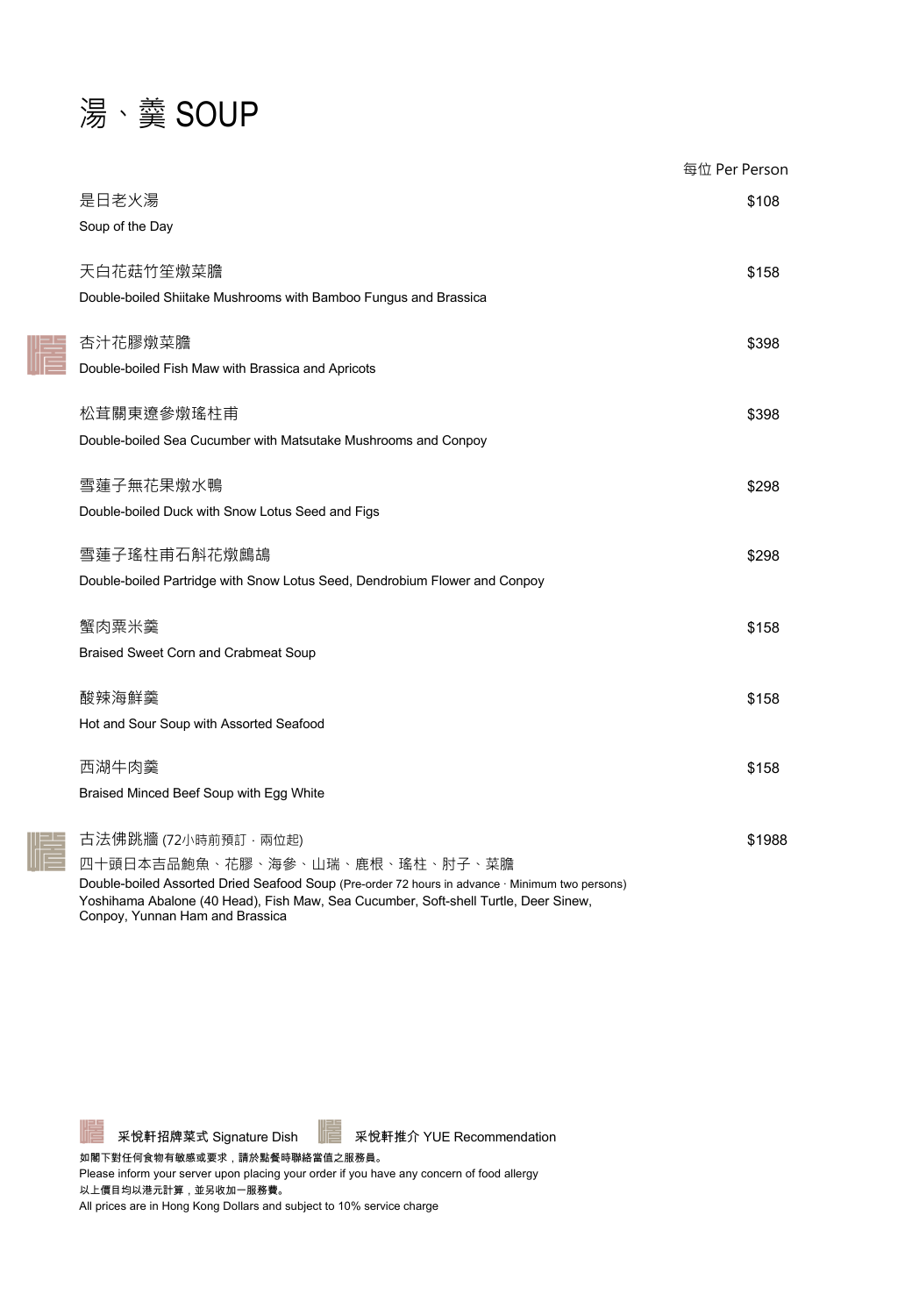### 燕窩 BIRD'S NEST

|                                                                  | 每位 Per Person |
|------------------------------------------------------------------|---------------|
| 紅燒蟹皇官燕                                                           | \$688         |
| Braised Imperial Bird's Nest with Crab Roe                       |               |
| 高湯燉官燕                                                            | \$638         |
| Double-boiled Imperial Bird's Nest in Supreme Broth              |               |
| 竹笙海皇燕窩羹                                                          | \$268         |
| Braised Bird's Nest Soup with Assorted Seafood and Bamboo Fungus |               |
| 蟹肉燕窩羹                                                            | \$268         |
| Braised Bird's Nest Soup with Crabmeat                           |               |
| 雞茸燕窩羹                                                            | \$248         |
| Braised Bird's Nest Soup with Minced Chicken                     |               |

### 海味、鮑魚 DRIED SEAFOOD & ABALONE

|                                                                         | 每位 Per Person |
|-------------------------------------------------------------------------|---------------|
| 原條關東遼參                                                                  | \$388         |
| Stewed Japanese Sea Cucumber                                            |               |
| 花膠扣鵝掌                                                                   | \$488         |
| Braised Fish Maw with Goose Web                                         |               |
| 海參北菇扒鵝掌                                                                 | \$228         |
| Braised Sea Cucumber with Black Mushrooms and Goose Web                 |               |
| 日本吉品鮑                                                                   |               |
| Stewed Whole Yoshihama Abalone in Imperial Sauce                        |               |
| 四十頭 (40 Head)                                                           | \$498         |
| $\Xi$ 十頭 (30 Head)                                                      | \$898         |
| 二十六頭 (26 Head)                                                          | \$1558        |
| 十八頭 (18 Head)                                                           | \$3888        |
| 原隻六頭廣肚公 (48小時前預訂)                                                       | \$12800       |
| Braised King Fish Maw in Imperial Sauce (Pre-order 48 hours in advance) |               |



 $\parallel \parallel \equiv$ 

采悅軒招牌菜式 Signature Dish | 采悅軒推介 YUE Recommendation

如閣下對任何食物有敏感或要求,請於點餐時聯絡當值之服務員。

Please inform your server upon placing your order if you have any concern of food allergy 以上價目均以港元計算,並另收加一服務費。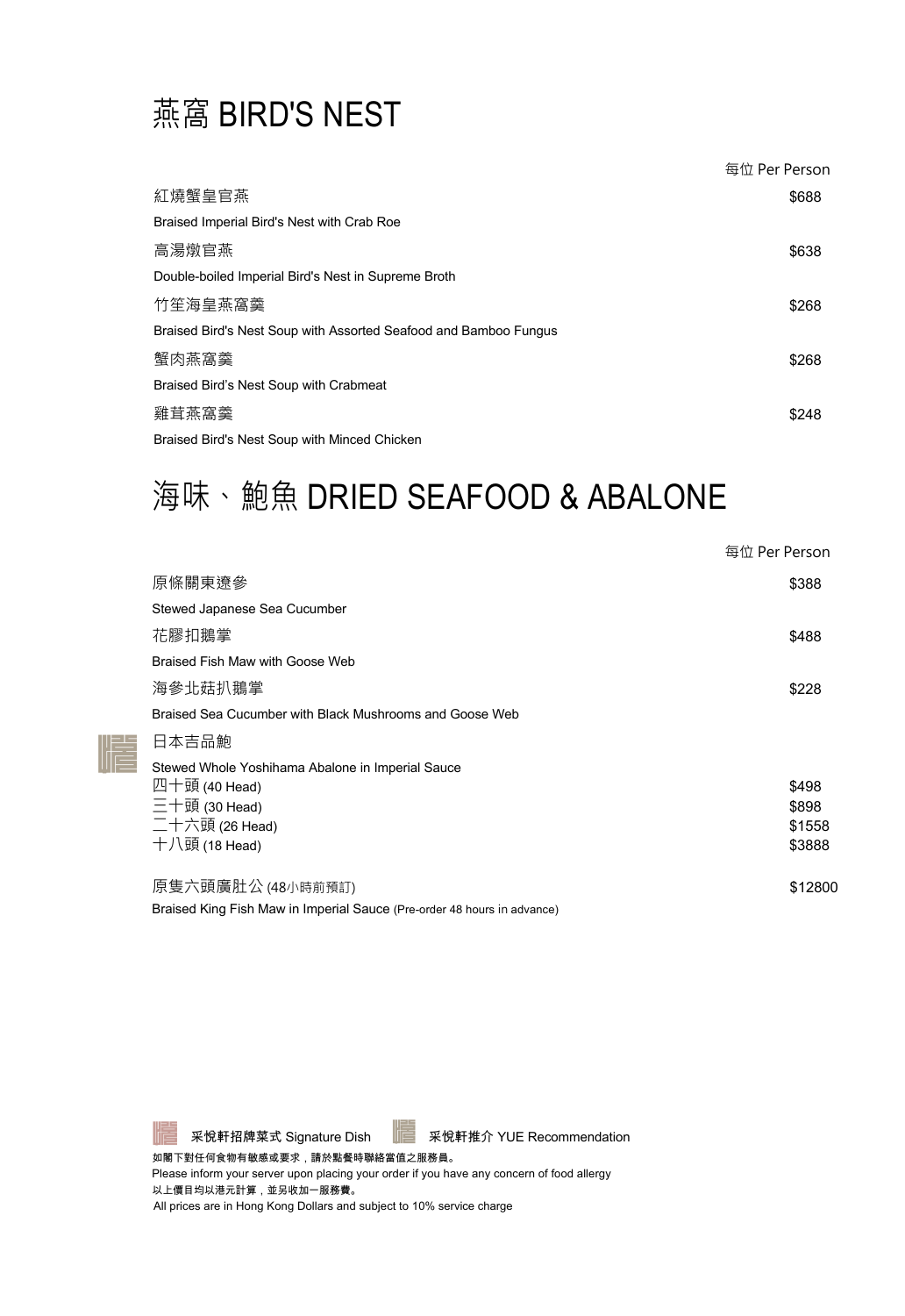#### 生猛海鮮 LIVE SEAFOOD

時價 Market Price 每兩約 Approx. 37.5g

海中蝦、大花蝦 Prawn, Giant Tiger Prawn

可供白灼, 雞油花雕蒸, 椒鹽炒, 豉椒炒或避風塘炒 Poached, Steamed with Chicken Oil in Hua Diao Chinese Wine, Wok-fried with Salted Pepper, Wok-fried with Black Bean and Chili, or Wok-fried with Crispy Garlic and Chili

東星斑、老鼠斑、老虎斑、方脷、花鷹斑、瓜子斑 Spotted Garoupa, Pacific Garoupa, Tiger Garoupa, Macao Sole, Eagle Garoupa, Melon Seed Garoupa 可供薑蔥蒸, 豉汁蒸, 古法蒸或上湯 Steamed with Ginger and Spring Onions, Steamed with Black Bean Sauce, Steamed with Shredded Pork and Mushroom, or Simmered in Broth

阿拉斯加蟹、膏蟹、肉蟹、澳洲水晶蟹 Alaskan Crab, Green Crab, Mud Crab, Australian Crystal Crab 可供清蒸, 雞油花雕蒸, 椒鹽炒或薑蔥炒 Steamed, Steamed with Chicken Oil in Hua Diao Chinese Wine, Wok-fried with Salted Pepper, or Wok-fried with Ginger and Spring Onions

南澳洲龍蝦 Southern Rock Lobster 可供豉椒炒, 避風塘炒或上湯焗 Wok-fried with Black Bean and Chili, Wok-fried with Crispy Garlic and Chili, or Baked in Supreme Broth

以上海鮮歡迎客人提供特別烹調方式 Welcome to order the above seafood with preferred cooking method



采悅軒招牌菜式 Signature Dish | 采悅軒推介 YUE Recommendation

如閣下對任何食物有敏感或要求,請於點餐時聯絡當值之服務員。

Please inform your server upon placing your order if you have any concern of food allergy 以上價目均以港元計算,並另收加一服務費。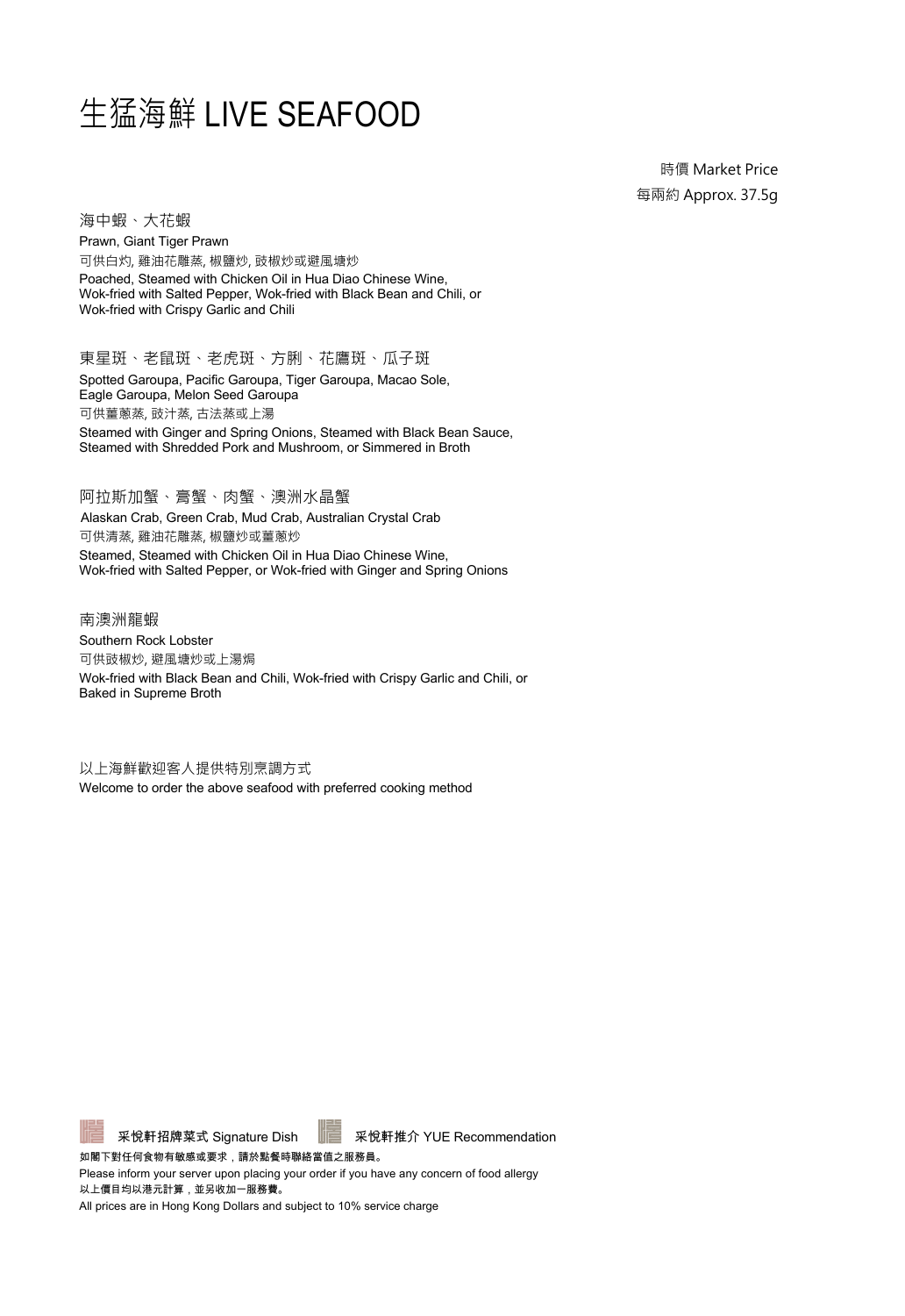### 海鮮 SEAFOOD

| 至尊炸釀蟹蓋                                                                                                   | 每位 Per Person | \$218  |
|----------------------------------------------------------------------------------------------------------|---------------|--------|
| Deep-fried Crab Shell filled with Crabmeat and Onions                                                    |               |        |
| 百花釀蟹鉗<br>Deep-fried Crab Claw coated with Shrimp Paste                                                   | 每位 Per Person | \$268  |
| 陳皮鵝肝汁元貝蒸蛋白<br>Steamed Scallops with Aged Tangerine Peel and Egg White in Goose Liver Jus                 | 每位 Per Person | \$198  |
| 原隻豉味龍蝦球<br>Stir-fried Lobster in Black Bean Sauce                                                        |               | \$1080 |
| 桃園三杯白鱈魚腩<br>Stir-fried Cod Fish Belly in Rice Wine and Soy Sauce                                         |               | \$298  |
| 砂鍋三蔥花雕焗白鱈魚<br>Braised Cod Fish with Mixed Onions in Hua Diao Chinese Wine served in Casserole            |               | \$398  |
| 老檀酸菜東星斑球<br>Simmered Spotted Garoupa Fillet with Preserved Mustard Green and Sichuan Peppercorn in Broth |               | \$698  |
| 一夜乾黃魚<br>Deep-fried Yellow Croaker                                                                       |               | \$298  |
| 豉汁崧子蘆筍炒澳洲帶子<br>Stir-fried Australian Scallops with Asparagus and Pine Seed in Black Bean Sauce           |               | \$498  |
| 砂鍋三蔥花雕焗中蝦<br>Braised Prawns with Mixed Onions in Hua Diao Chinese Wine served in Casserole               |               | \$398  |
| 宮保爆蝦球<br>Wok-fried Shrimps with Cashew Nuts in Chili Sauce                                               |               | \$398  |
| 柑桔脆蝦球<br>Deep-fried Shrimps in Citrus Sauce                                                              |               | \$398  |
| 砂鍋蝦醬蘭度桂花蚌<br>Braised Sea Cucumber Meat with Kale in Shrimp Paste served in Casserole                     |               | \$368  |



采悅軒招牌菜式 Signature Dish | 采悅軒推介 YUE Recommendation

如閣下對任何食物有敏感或要求,請於點餐時聯絡當值之服務員。 Please inform your server upon placing your order if you have any concern of food allergy 以上價目均以港元計算,並另收加一服務費。 All prices are in Hong Kong Dollars and subject to 10% service charge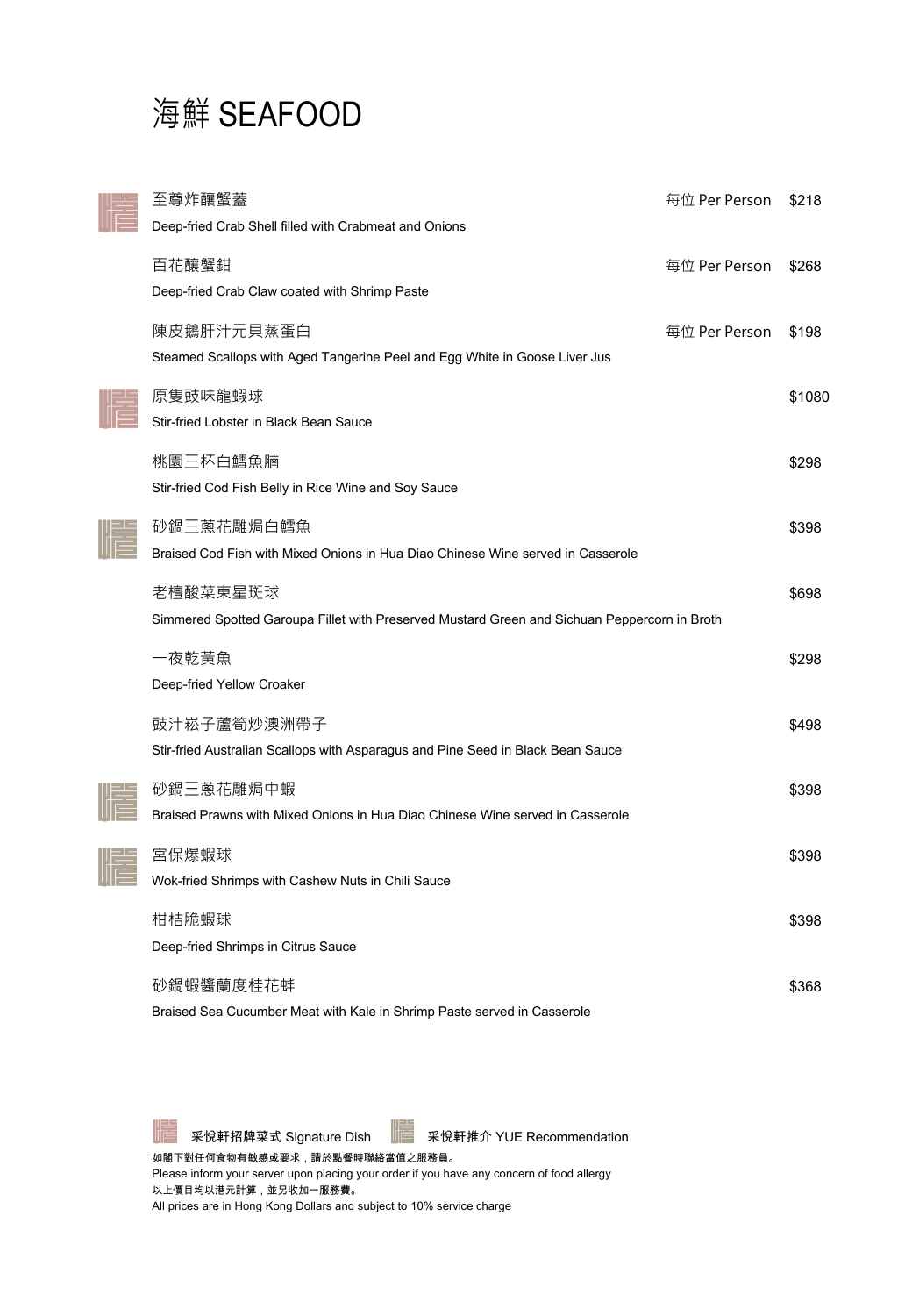#### 家禽 POULTRY

| 招牌妙齡鴿<br>Roasted Marinated Pigeon                                                                                                               | 隻 Whole            | \$118          |
|-------------------------------------------------------------------------------------------------------------------------------------------------|--------------------|----------------|
| 紅寶沙薑雞<br>Pan-fried Chicken with Galangal, Black Fungus and Red Dates                                                                            | 半隻 Half<br>隻 Whole | \$295<br>\$590 |
| 原籠荷香瑞草蒸雞<br>Steamed Chicken with Shredded Mushroom and Red Dates in Lotus Leaf<br>served with Bamboo Basket                                     | 半隻 Half<br>隻 Whole | \$295<br>\$590 |
| 當紅脆皮雞<br><b>Crispy Roasted Chicken</b>                                                                                                          | 半隻 Half<br>隻 Whole | \$295<br>\$590 |
| 古法瓦罉鹽焗雞 (48小時前預訂)<br>Baked Chicken with Rock Salted (Pre-order 48 hours in advance)                                                             | 隻 Whole            | \$590          |
| 松露手撕雞 (每日限量供應,建議24小時前預訂)<br>Marinated Shredded Chicken in Black Truffle Paste<br>(Daily limited supply, 24 hours advance notice is recommended) | 隻 Whole            | \$688          |
| 香烤片皮鴨 (每日限量供應,建議24小時前預訂)<br>Roasted Peking Duck<br>(Daily limited supply, 24 hours advance notice is recommended)                               | 隻 Whole            | \$888          |
| 二度製作 (請任選下列一款)<br>Second Course Selection (Please select one of the followings)                                                                 |                    |                |
| 銀芽炒鴨絲<br>Sautéed Shredded Duck with Bean Sprouts                                                                                                |                    |                |
| 翠盞烤鴨崧<br>Stir-fried Minced Duck served with Lettuces                                                                                            |                    |                |

茄子炆鴨件 Stewed Duck with Eggplants

鴨肉蒜香炒飯 Fried Rice with Minced Duck, Garlic and Egg

采悅軒招牌菜式 Signature Dish For 采悅軒推介 YUE Recommendation

如閣下對任何食物有敏感或要求,請於點餐時聯絡當值之服務員。

Please inform your server upon placing your order if you have any concern of food allergy 以上價目均以港元計算,並另收加一服務費。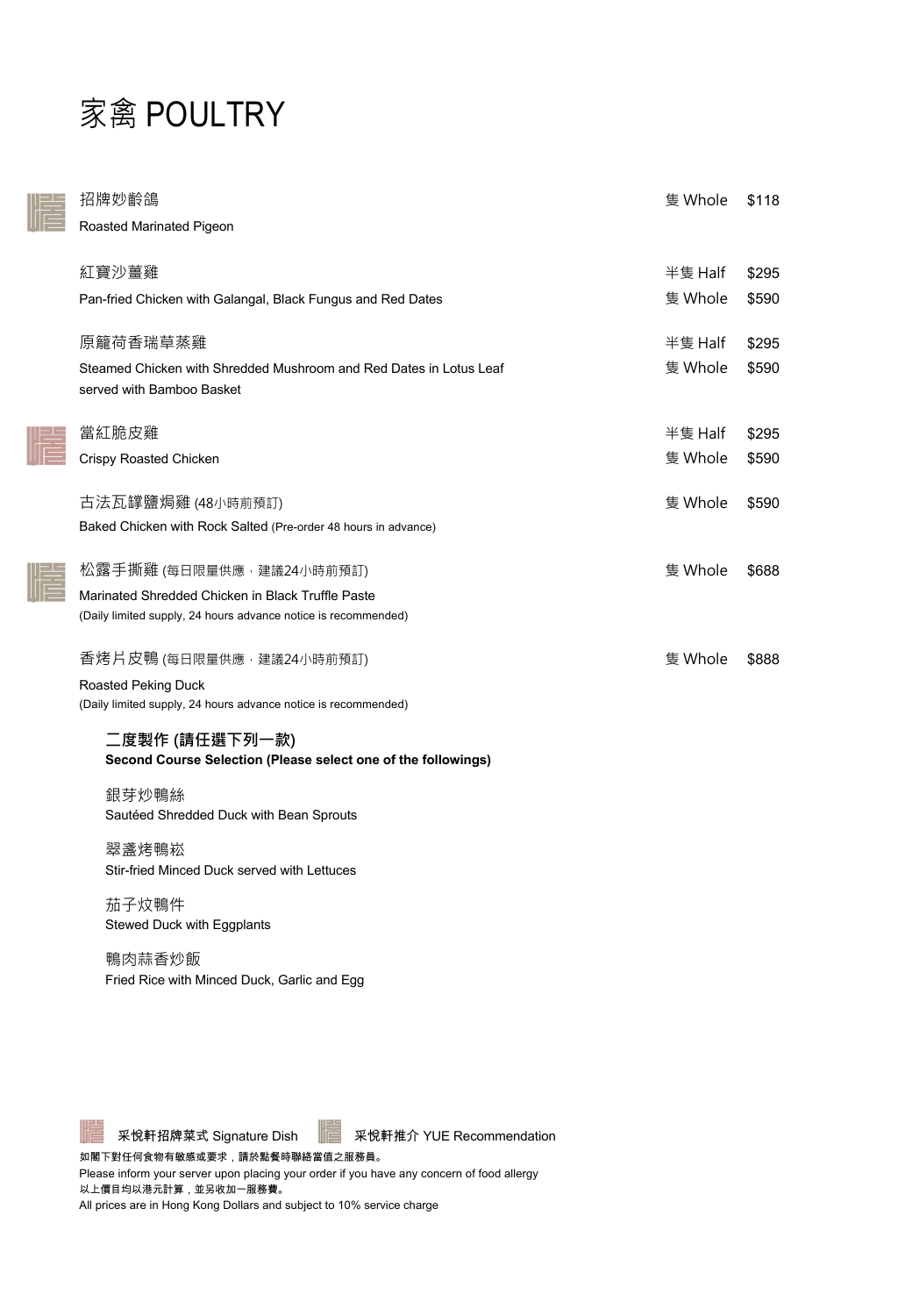### 豬、牛 PORK & BEEF

| 蜂蜜炆牛肉                                                                      | 每位 Per Person | \$138 |
|----------------------------------------------------------------------------|---------------|-------|
| Stewed Beef Glazed with Honey and Turnip Cake                              |               |       |
|                                                                            |               |       |
| 狀元南乳骨                                                                      |               | \$228 |
| Deep-fried Spare Ribs in Preserved Red Fermented Beancurd Paste            |               |       |
|                                                                            |               |       |
| 鳳梨陳皮咕嚕肉                                                                    |               | \$228 |
| Sweet and Sour Pork with Pineapple and Aged Tangerine Peel                 |               |       |
|                                                                            |               |       |
| 蝦醬豆腐蒸黑豚腩片                                                                  |               | \$228 |
| Steamed Sliced Iberian Pork Belly with Tofu in Shrimp Paste                |               |       |
|                                                                            |               |       |
| 杭椒炒西班牙黑豚腩片                                                                 |               | \$228 |
| Stir-fried Sliced Iberian Pork Belly with Green Pepper in Black Bean Sauce |               |       |
|                                                                            |               |       |
| X.O.醬京蔥爆牛柳絲                                                                |               | \$238 |
| Wok-fried Shredded Beef with Leeks in X.O. Chili Sauce                     |               |       |
|                                                                            |               |       |
| 蠔皇鮮菇牛肉                                                                     |               | \$238 |
| Stir-fried Sliced Beef with Straw Mushrooms in Oyster Sauce                |               |       |
|                                                                            |               |       |
| 砂鍋中式燴牛尾                                                                    |               | \$298 |
| Braised Oxtails with Potato Wedges and Onions served in Casserole          |               |       |
|                                                                            |               |       |
| 回味鵝肝牛柳粒                                                                    |               | \$428 |
| Stir-fried Diced Beef and Foie Gras with Thai Basil in Soy Sauce           |               |       |

nes<br>NGC

采悅軒招牌菜式 Signature Dish | 至 采悅軒推介 YUE Recommendation

如閣下對任何食物有敏感或要求,請於點餐時聯絡當值之服務員。

Please inform your server upon placing your order if you have any concern of food allergy 以上價目均以港元計算,並另收加一服務費。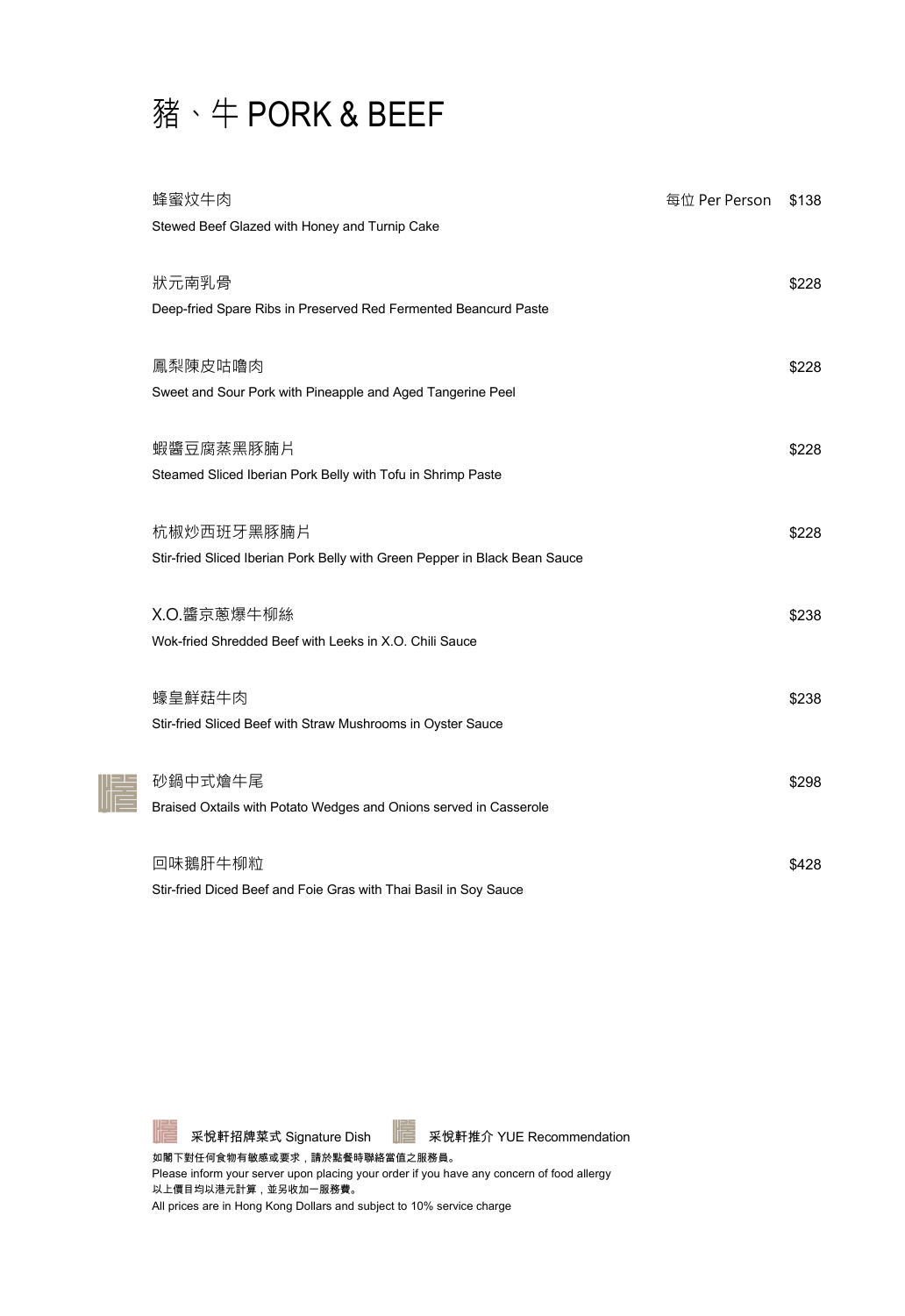# 時蔬、豆腐 VEGETABLES & TOFU

 $\frac{1}{\sqrt{1-\frac{1}{2}}}$ 

NE S

諎

| 火瞳菊花菜                                                                                                                    | 每位 Per Person | \$98  |
|--------------------------------------------------------------------------------------------------------------------------|---------------|-------|
| Simmered Chinese Cabbage with Yunnan Ham                                                                                 |               |       |
| 極品欖豉醬炒菜心                                                                                                                 |               | \$198 |
| Stir-fried Choi Sum in Preserved Olive Black Bean Sauce                                                                  |               |       |
| 薑汁炒芥蘭                                                                                                                    |               | \$198 |
| Wok-fried Kale in Ginger Sauce                                                                                           |               |       |
| 蒜香蝦乾蒸勝瓜                                                                                                                  |               | \$218 |
| Steamed Angled Luffa with Dried Shrimps and Garlic in Soy Sauce                                                          |               |       |
| 梅菜蒸茄子                                                                                                                    |               | \$218 |
| Steamed Eggplants with Preserved Vegetables in Soy Sauce                                                                 |               |       |
| 蝦子柚皮唐生菜                                                                                                                  |               | \$268 |
| Braised Pomelo Peels with Shrimp Roe served with Chinese Lettuces                                                        |               |       |
| 榆耳黃耳紅燒豆腐                                                                                                                 |               | \$228 |
| Braised Tofu with Assorted Fungus                                                                                        |               |       |
| 松露千根繡球                                                                                                                   |               | \$238 |
| Deep-fried Wheat Gluten Puffs with Assorted Vegetables in Black Truffle Paste                                            |               |       |
| 竹笙扒上素                                                                                                                    |               | \$268 |
| Braised Bamboo Fungus and Seasonal Vegetables                                                                            |               |       |
| 手打魚腐魚湯浸娃娃菜                                                                                                               |               | \$298 |
| Simmered Baby Chinese Cabbages and Homemade Fish Curd in Fish Broth                                                      |               |       |
| 魚香上湯浸芥膽                                                                                                                  |               | \$228 |
| Simmered Mustard Green with Dried Halibut in Supreme Broth                                                               |               |       |
| 砂鍋櫻花蝦炒津菜                                                                                                                 |               | \$218 |
| Sautéed Chinese Cabbages with Dried Sakura Shrimps served in Casserole                                                   |               |       |
| 砂鍋南乳粗齋                                                                                                                   |               | \$218 |
| Stewed Mixed Fungus, Seasonal Vegetables and Vermicelli in<br>Preserved Red Fermented Beancurd Paste served in Casserole |               |       |

采悅軒招牌菜式 Signature Dish | 采悅軒推介 YUE Recommendation

如閣下對任何食物有敏感或要求,請於點餐時聯絡當值之服務員。

Please inform your server upon placing your order if you have any concern of food allergy 以上價目均以港元計算,並另收加一服務費。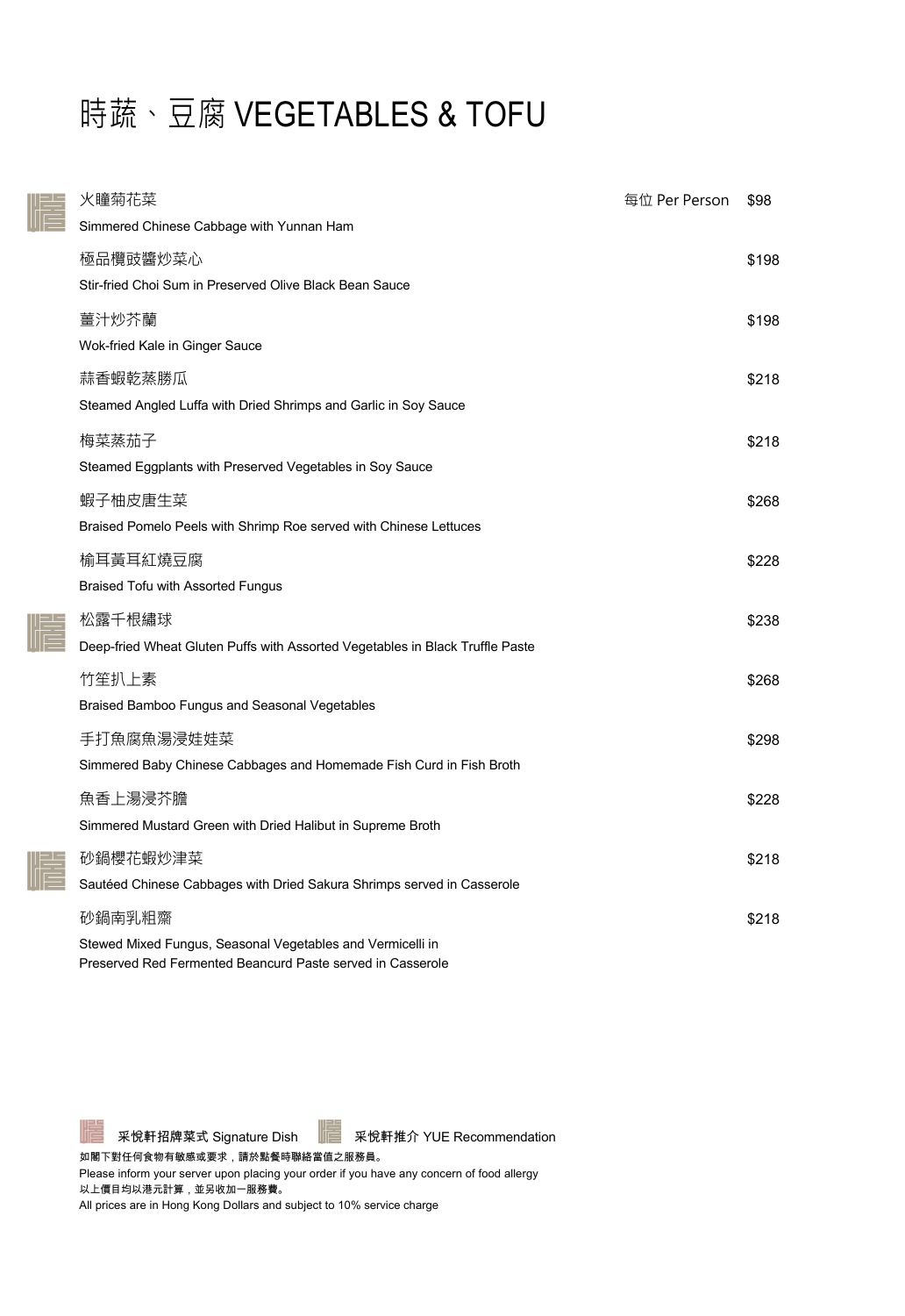

| 香煎溏心日本帶子拌蔥油稻庭麵                                                                              | 每位 Per Person | \$188 |
|---------------------------------------------------------------------------------------------|---------------|-------|
| Braised Inaniwa Udon in Spring Onion Oil served with Pan-seared Japanese Scallop            |               |       |
|                                                                                             |               |       |
| 蝦子牛肝菌撈粗麵                                                                                    |               | \$218 |
| Braised Tossed Noodles with Shrimp Roe and Porcini Mushrooms                                |               |       |
| 豉椒蝦球兩面黃                                                                                     |               | \$398 |
| Fried Noodles with Shrimps and Bell Pepper in Black Bean Sauce                              |               |       |
|                                                                                             |               |       |
| 燒鵝汁乾炒牛河                                                                                     |               | \$248 |
| Stir-fried Flat Rice Noodles with Sliced Beef in Roasted Goose Jus                          |               |       |
| 桂花瑤柱炒新竹米粉                                                                                   |               | \$288 |
| Fried Rice Vermicelli with Conpoy and Egg                                                   |               |       |
|                                                                                             |               |       |
| 濃蝦湯海鮮泡稻庭麵                                                                                   |               | \$368 |
| Inaniwa Udon with Assorted Seafood in Shrimp Bisque                                         |               |       |
|                                                                                             |               |       |
| 石鍋鮑魚燒飯                                                                                      |               | \$398 |
| Braised Rice with Abalone, Assorted Seafood and Conpoy in Abalone Sauce served in Stone Pot |               |       |
| 鵝肝牛柳粒炒飯                                                                                     |               | \$398 |
| Fried Rice with Diced Beef, Foie Gras and Egg                                               |               |       |
|                                                                                             |               |       |
| 瑤柱蛋白蟹肉炒飯                                                                                    |               | \$248 |
| Fried Rice with Crabmeat, Conpoy and Egg White                                              |               |       |
|                                                                                             |               |       |
| 欖菜四季豆炒飯                                                                                     |               | \$228 |
| Fried Rice with Diced String Beans, Preserved Olives and Egg                                |               |       |

NES

niekt<br>Nie

 $\parallel \parallel$ 

采悅軒招牌菜式 Signature Dish | 采悅軒推介 YUE Recommendation

如閣下對任何食物有敏感或要求,請於點餐時聯絡當值之服務員。

Please inform your server upon placing your order if you have any concern of food allergy 以上價目均以港元計算,並另收加一服務費。